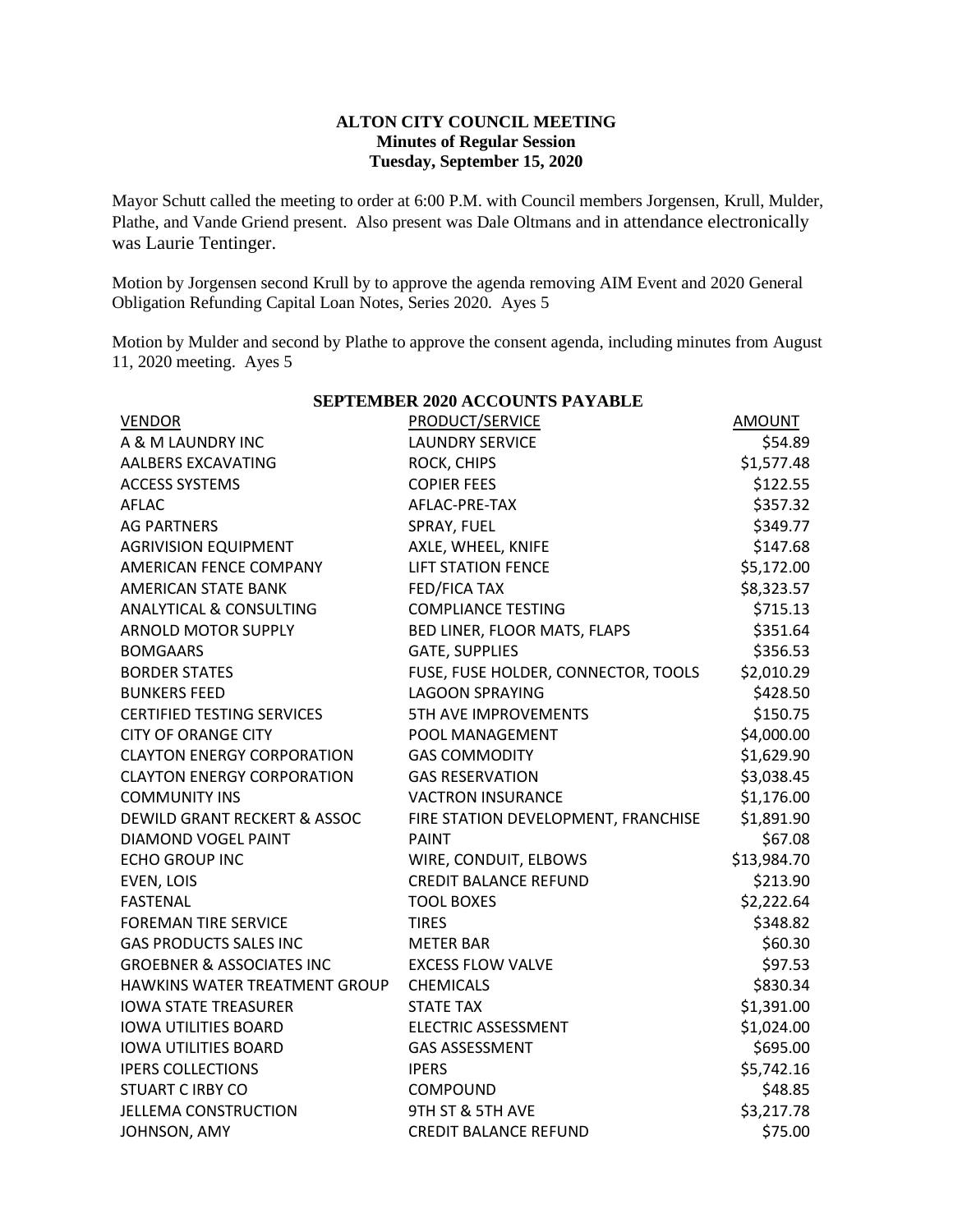| KLAY, VELDHUIZEN, BINDNER, DEJONG  | <b>LEGAL FEES</b>                    | \$78.75      |
|------------------------------------|--------------------------------------|--------------|
| KLYNSMA, LINDSEY                   | UTILITY DEPOSIT REFUND               | \$1.81       |
| <b>KOPETSKYS ACE</b>               | COFFEE MAKER, SPRINKLER, SUPPLIES    | \$274.57     |
| <b>L &amp; M ENTERPRISES</b>       | <b>LOGO APPLICATION</b>              | \$77.04      |
| MARVS OUTDOOR POWER & EQUIP.       | <b>STRING TRIMMER</b>                | \$269.94     |
| MCGARVEY, TIM                      | <b>CREDIT BALANCE REFUND</b>         | \$25.45      |
| MID SIOUX OPPORTUNITY              | <b>PROJECT SHARE</b>                 | \$20.00      |
| MIDAMERICAN ENERGY                 | <b>STREET LIGHTS</b>                 | \$240.78     |
| MIKES WELDING & REPAIR             | <b>SUPPLIES</b>                      | \$56.15      |
| MISSOURI RIVER ENERGY SERVICES     | <b>ELECTRIC</b>                      | \$56,657.32  |
| <b>MUNICIPAL UTIL-BILLS</b>        | <b>UTILITIES</b>                     | \$2,400.55   |
| NEAL CHASE LUMBER CO               | <b>SUPPLIES</b>                      | \$412.33     |
| NELSON, ALFRED                     | <b>CREDIT BALANCE REFUND</b>         | \$7.00       |
| NOTEBOOM OIL CO.                   | <b>TIRE REPAIR</b>                   | \$22.95      |
| ORANGE CITY MUNICIPAL UTILITIES    | <b>BULK WATER</b>                    | \$10,147.02  |
| ONE OFFICE SOLUTION                | <b>OFFICE SUPPLIES</b>               | \$129.32     |
| <b>ORANGE CITY SANITATION</b>      | <b>GARBAGE HAULING</b>               | \$20,154.25  |
| STOREY KENWORTHY, MATT PARROTT     | UTILITY BILLS, CHECKS                | \$1,123.66   |
| <b>PAYROLL</b>                     | PAYROLL 08/31/2020                   | \$26,886.87  |
| <b>PCC</b>                         | <b>RESCUE BILLING</b>                | \$332.15     |
| PEFA, INC                          | <b>GAS COMMODITY</b>                 | \$1,961.09   |
| PLEVA MECHANICAL INC               | <b>BABY POOL UPGRADE</b>             | \$31,582.00  |
| PREMIER COMMUNICATIONS             | ROUTER, FIREWALL, IT SERVICES        | \$1,453.20   |
| <b>RICE SIGNS</b>                  | <b>SIGNS</b>                         | \$26.20      |
| SCHREUR, LEONA                     | <b>CREDIT BALANCE REFUND</b>         | \$245.47     |
| <b>SCHUETZ GRAPHICS</b>            | <b>DECALS</b>                        | \$50.00      |
| SIOUX COMMERCIAL SWEEPING INC      | LINE STRIPING                        | \$750.00     |
| <b>SIOUX COUNTY TREASURER</b>      | PROPERTY TAX                         | \$6,334.00   |
| SIOUXLAND DISTRICT HEALTH DEPT     | POOL INSPECTION                      | \$288.00     |
| <b>SIOUXLAND PRESS</b>             | <b>ENVELOPES, PUBLICATIONS</b>       | \$553.00     |
| SORENSEN, JOANNE                   | <b>CREDIT BALANCE REFUND</b>         | \$2.70       |
| <b>SPIREWORKS CREATIVE</b>         | <b>WEBSITE UPDATES</b>               | \$105.00     |
| <b>SUPERHITECH</b>                 | <b>SECURITY CAMERAS</b>              | \$1,804.91   |
| TEBRINK, PAUL                      | <b>ELECTRIC REBATE</b>               | \$250.00     |
| TREASURER - STATE OF IOWA          | <b>WATER EXCISE TAX</b>              | \$1,783.00   |
| TREASURER - STATE OF IOWA          | <b>SALES TAX</b>                     | \$2,396.00   |
| <b>USA BLUE BOOK</b>               | <b>SAFETY GLASSES</b>                | \$80.73      |
| UTILITY EQUIPMENT CO.              | DRAIN LINE, DOWN SPOUT               | \$346.87     |
| VAN HOLLAND LAWN SERVICE LTD       | <b>HYDROSEED</b>                     | \$810.00     |
| VANDENBERG, SCOTT                  | <b>CREDIT BALANCE REFUND</b>         | \$259.91     |
| <b>VERIZON</b>                     | <b>CELL PHONES</b>                   | \$276.71     |
| <b>VERMEER SALES &amp; SERVICE</b> | <b>VACTRON RENTAL</b>                | \$3,000.00   |
| <b>VISA</b>                        | SUPPLIES, SOFTWARE                   | \$372.14     |
| WELLMARK BLUE CROSS/BLUE SHIELD    | <b>GROUP INSURANCE</b>               | \$10,054.00  |
| <b>WESCO DISTRIBUTION, INC.</b>    | SWITCH, JUNCTION, JUNCTION BOX, WIRE | \$62,246.35  |
| <b>WEST IOWA TELEPHONE</b>         | PHONE, FAX, INTERNET                 | \$621.86     |
| WILLIAMS & CO                      | <b>AUDIT</b>                         | \$5,000.00   |
|                                    | <b>TOTAL ACCOUNTS PAYABLE</b>        | \$313,844.50 |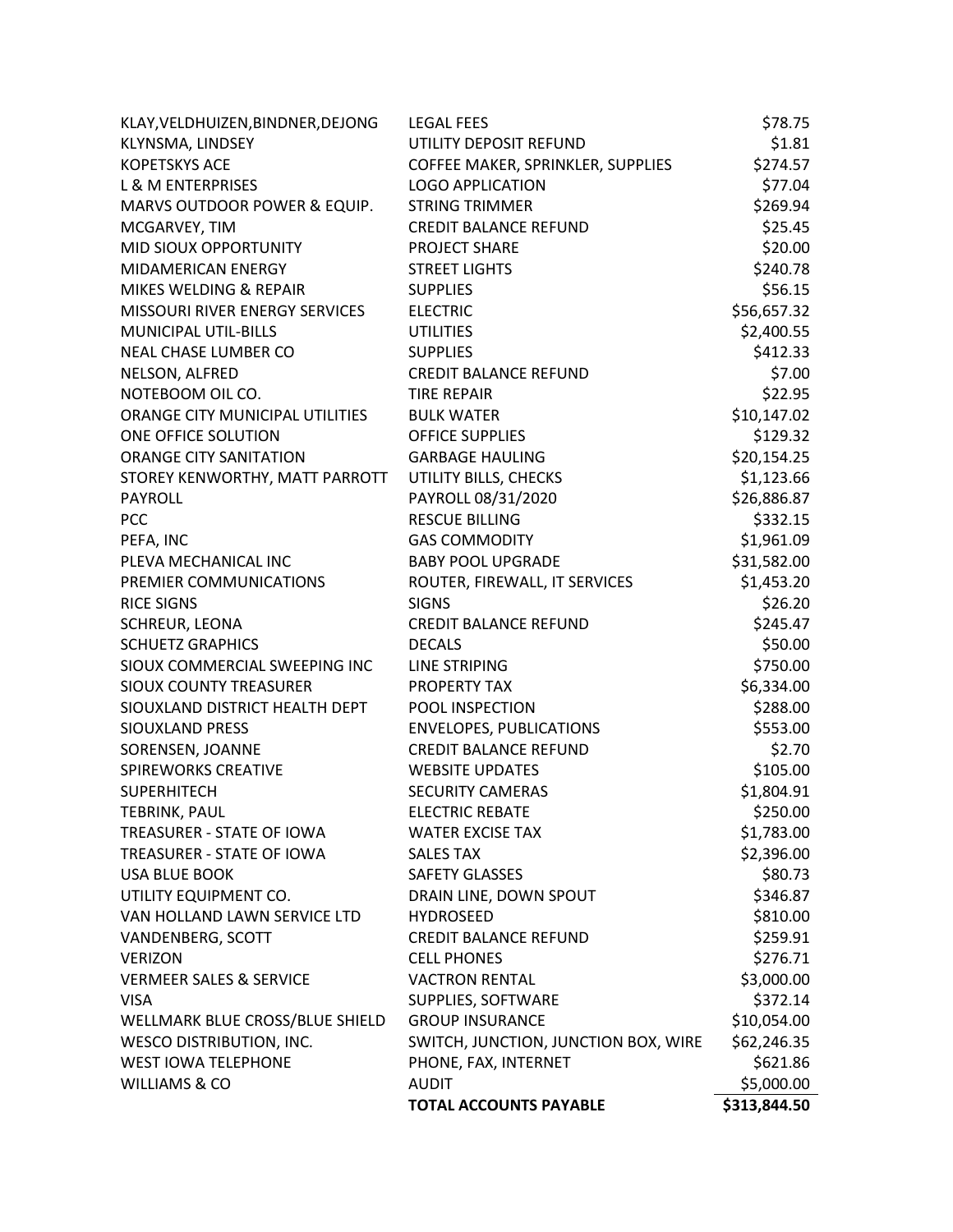Brad Wielenga from Orange City Sanitation arrived at meeting at 6:02 PM.

**SOLID WASTE:** Wielenga presented the Council with the current contract between the City and OC Sanitation. Wielenga proposed a rate increase of \$.50 per residence and a new contract length of two years.

Motion by Jorgensen and second by Mulder to approve the sanitation contract presented by Orange City Sanitation for two years and with a \$.50 increase. Ayes 5

Wielenga left the meeting at 6:06 PM.

Brand Van Roekel arrived at meeting at 6:06 PM.

**ORDINANCES:** Van Roekel requested the Council consider changing the City Ordinance to allow for the use of golf carts on City Streets.

The Council discussed stipulations that would be required to allow for the use of golf carts on City Streets and instructed staff to prepare an amendment to the ordinance to be reviewed at the next Council meeting.

Van Roekel left the meeting at 6:10 PM.

**TREE AND GRASS DISPOSAL SITE:** Oltmans informed the Council of illegal dumping at the City's tree dump caught on security camera video. Oltmans requested direction from the Council on prosecution.

It was the consensus of the Council to identify violators and notify them of the violation by letter. Any subsequent violations will be prosecuted.

**LIQUOR LICENSE:** The Yard Bar & Grill has submitted a liquor license application with a revised date, to extend service into the street for a barbeque contest.

Motion by Plathe and second by Mulder to approve The Yard Bar & Grill's extended premise liquor license. Ayes 5

**COMMUNICATIONS TOWER:** Oltmans presented an offer from SBA Communications to buyout the lease for the tower on the City's property.

Motion by Plathe and second by Vande Griend to keep the lease as is. Ayes 5

**EMPLOYEE BENEFITS:** Oltmans received a request from an agent to bid the City's insurance package. No action was taken.

**LIBRARY:** Oltmans presented the Library Board's planned wages for a new employee and other part time employees.

**RESOLUTION 20-23 "A RESOLUTION OF THE CITY COUNCIL OF ALTON, IOWA, SETTING WAGES FOR LIBRARY EMPLOYEES FOR FISCAL YEAR 2020-2021"** was introduced and moved for adoption by Council Member Jorgensen. Krull seconded the motion to adopt.

On roll call vote: Ayes: Jorgensen, Krull, Mulder, Plathe, Vande Griend Nays: None